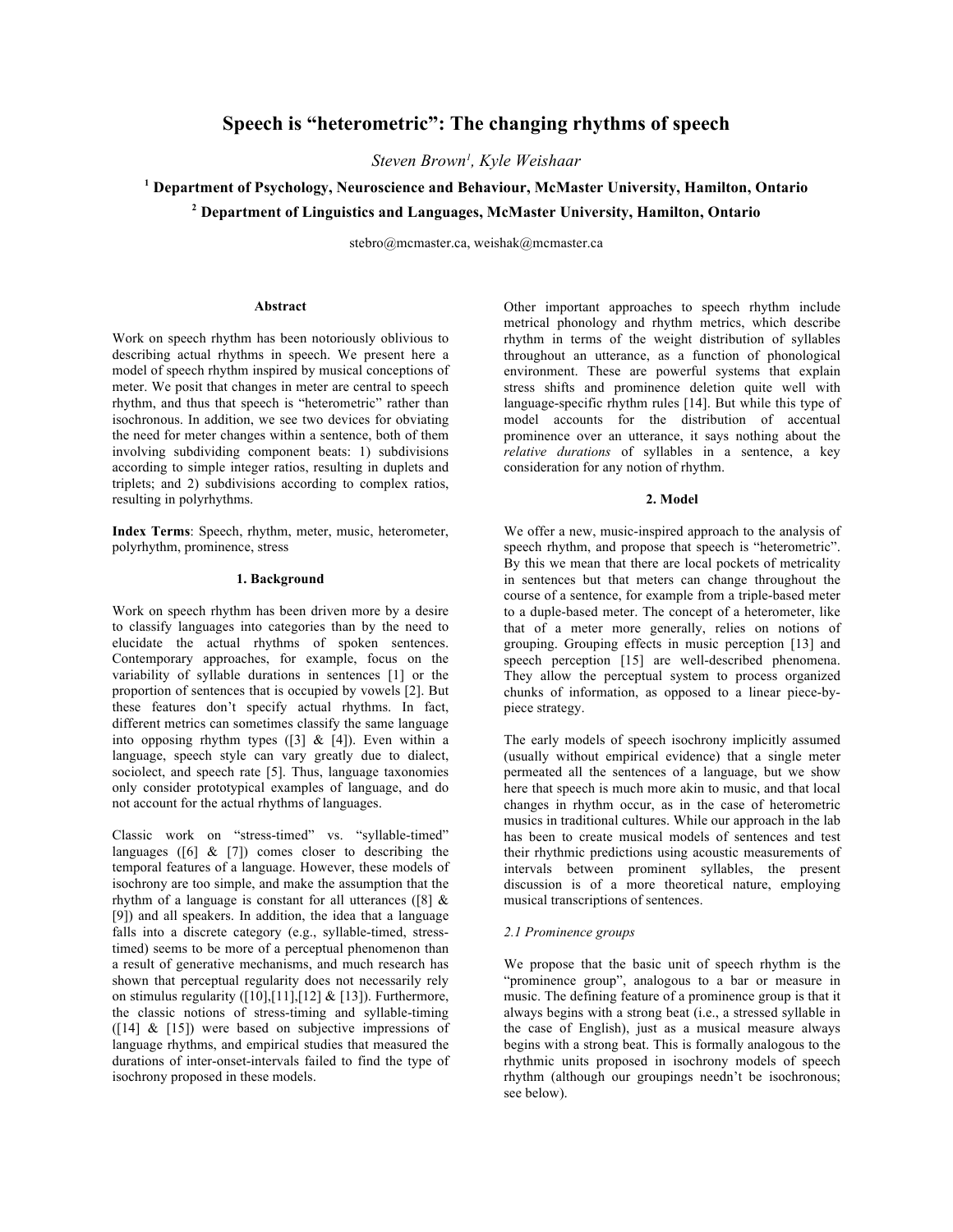Let us consider a passage with obvious stress timing and meter, namely the verse "Hickory Dickory Dock" (Figure 1). Its rhythm is a simple triple meter, which implies an alternation between one strong beat and two weak beats having equal inter-onset intervals.



Just as in any description of musical rhythm, each syllable here is assigned a duration value. Importantly, these are *relative* duration values, and an understanding of absolute tempo would require a specification of the duration of a note-value at some level. Syllables differ in their relative duration values, with some being twice the duration of others in the example given here (e.g., "mouse" vs. "ran"). Several factors contribute to variability in duration for syllables. One is phonemic content. Phonemes have inherent durational values that vary depending on their articulation and local environment [16]. The phonemic composition of a syllable contributes to its durational value. For example, the initial voiceless plosive /k/ will occupy less temporal space than the sibilant /s/. Likewise, consonant clusters can make syllables longer than simpler syllables (e.g., CCCVCCC vs. CV). Languages that are classified as stress-timed tend to have more-complex syllable structures than those classified as syllable-timed, and thus have more variability of syllable types and durations ( $[7]$  &  $[8]$ ). Complexity in syllable structure creates a need for speakers to use processes such as reduction, deletion, and lengthening in order to maintain temporal regularity [8].

Given the presence of syllabic stress in English, stressed syllables are necessarily going to be those that align with the beginnings of prominence groups, e.g., the "hick" of "hickory". Note that simple syntactic constituents like noun phrases ("the mouse", "the clock") are often broken apart in these prominence groups, since prominence groups are rhythmic units rather than linguistic units. At the same time, the contrast between content and function words is important, in that content words are the ones that are most likely to head prominence groups, whereas function words are the ones that are most likely to undergo durational reductions (for example, clitics). Hence, the arrangement of strong and weak beats in a prominence group is influenced by morphological and syntactic constraints, such as compounding and placement of function words, but does not need to necessarily correspond with morphological or syntactic units.

#### *2.2 Heterometers: Changes of meter within a sentence*

A natural sentence spoken by an individual will not have the rhythmic simplicity of a passage of composed verse. A significant departure of our model from classic models of isochrony is that it posits the occurrence of meter changes within sentences, e.g., from a triple meter to a duple meter.

Hence, we propose that speech is heterometric, and that meter-change is a central feature of speech rhythm, especially in longer or more-complex sentences. Consider the sentence "Nathaniel writes novels and lives in a green house built by a farmer":



#### *Figure 2. Demonstration of a meter change within a sentence, exemplifying a heterometer.*

The initial part of the sentence – "Nathaniel writes novels and lives in a green" sets up a basic triple meter. The second phrase – "house built by a farmer" – if it were it to stand alone would be best modeled as a duple meter. Its first prominence group is a result of syntactic stress, with the noun "house" carrying the focus of the phrase. Putting the two phrases together, we see the change in meter from triple to duple. It's quite easy to construct sentences that have the reverse pattern. In general, we have found that 2 and 3-beat meters serve as the basic building blocks of speech rhythm, just as they do for musical rhythm.

When meter-changes occur (and sometimes even when they don't), the tempo can change as well. In other words, the durational value of the basic beat can become shorter or longer. Hence, another important feature of speech rhythm is not only changes in the metric groupings across a sentence but also changes in the duration-value of the beats within that meter, in other words *tempo change*.

It is too early to elaborate all the factors that contribute to meter, meter change, and tempo change in sentences, but we believe that the study of speech rhythm should be dedicated to a search for these principles. While contemporary models are driven by taxonomic concerns for grouping languages into categories, it seems to us that once these rhythmic principles are understood, grouping should be a relatively straightforward exercise. However, the converse will probably not be the case.

#### *2.3 Simple subdivisions of beats: Duplets and triplets*

A reasonable optimality rule for speech rhythm would be to minimize meter changes within a sentence. To this end, we can imagine two principal meter-preserving mechanisms in speech. Both of them involve creating subdivisions of the basic beat and thus generating a metrical hierarchy for the phrase: 1) subdividing beats according to simple integer ratios to generate duplets and triplets, and 2) subdividing beats in a complex fashion to generate polyrhythms (discussed in section 2.4 below).

One weakness of the classic isochrony models is that they don't talk about units of duration at the syllabic level ([6]  $\&$ [7]), whereas contemporary models talk about durational variability of syllables and about proportions of an utterance occupied by vowels, but without specifying actual rhythms ( $\lceil 1 \rceil \& \lceil 2 \rceil$ ). Therefore, we take advantage of the analogy to music to specify not only units of duration within simple metric groupings but also *subdivisions* of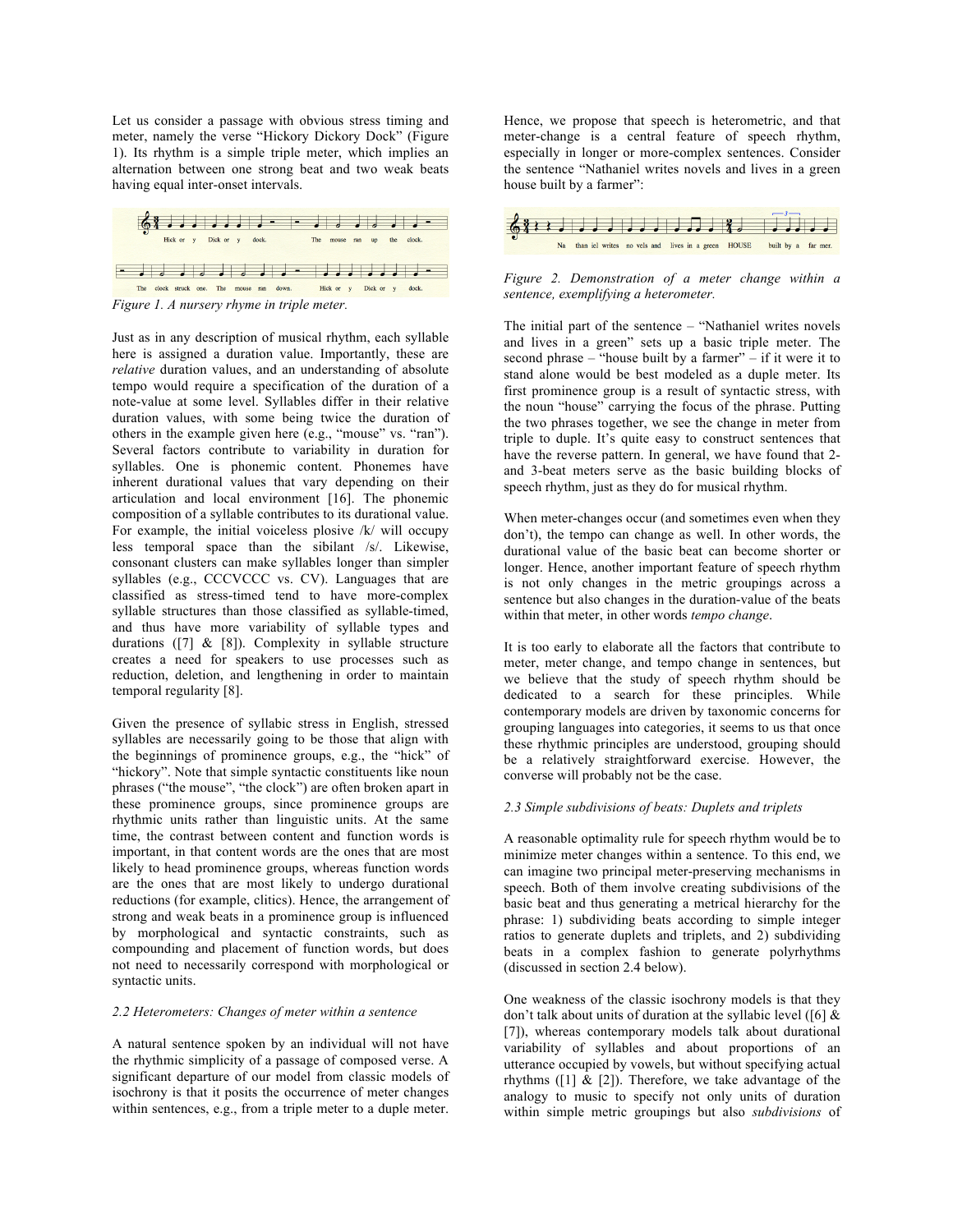these beats, resulting in durational variability of syllables throughout a sentence. (For a similar argument for poetry, see [17]). In music's metrical hierarchy, these subdivisions generally take the form of small integer ratios, such as duplets (each one having one half the duration of the basic beat) and triplets (each one having one third the duration of the basic beat), and this can be shown to be the case in speech as well. This is seen above in the phrase "in a" and the word "farmer" (duplets) as well as in the phrase "built by a" (a triplet). An alternative version would have "built by a" with the same rhythmic pattern as "lives in a".

Such duplets and triplets reflect the fact that syllable durations are *compressed* in speech. For languages like English, there are well-characterized phenomena like vowel reduction that lead to corresponding reductions in syllable duration. Likewise, certain function words, such as clitics, are monosyllabic words that tend to get uttered in a very reduced manner. Hence, both syllable stress and syntactic role become factors in defining compressions in syllable duration [18].

### *2.4 Complex subdivisions of beats: Polyrhythms*

A second meter-preserving rhythmic device of subdivision is polyrhythm. In music, the concept of polyrhythm implies a conflict between incompatible rhythms. For example, if two people were to simultaneously tap a 3-beat and 2-beat rhythm, respectively, against the same drumbeat, this would create a 3-against-2 polyrhythm, since 3 and 2 are not divisible by a common integer factor (except 1). Alternations between 2-beat and 3-beat figures in music are referred to as "hemiolas", and this seems to be a common feature of polyrhythm in speech. Polyrhythm is another manifestation of the phenomenon of subdivision, but one in which the beats are not mutually divisible as simple integer ratios.

Here we present the same sentence as above but convert it into its compound-noun form, i.e., change the adjectival "green house" into the compound "greenhouse": "Nathaniel" writes novels and lives in a greenhouse built by a farmer" (Figure 3). Notice that this change in nuclear stress results in a dramatic change in sentence rhythm, since the prominence groups have to be readjusted for morphological stress:



Na than iel writes no vels and lives in a GREEN house built by a far mer. *Figure 3. A change in nuclear accent leads to a change in sentence rhythm. Compare with Figure 2. One result is a polyrhythm for "built by a".* 

In this sentence, "built by a" can be represented as a polyrhythm (i.e., 3 beats against the 2 beats of the duple rhythm of the phrase). Different renditions of this sentence by different speakers could also model it with the same durational pattern as "lives in a". However, the next sentence would not have such flexibility, and could only be modeled in a purely polyrhythmic fashion (Figure 4): "Pamela purchased beautiful flowers Saturday morning all through the year".



Pam e la pur chased beau til ful flow ers Sat ur day mor ning all through the year. *Figure 4. A completely polyrhythmic sentence. Also, an example of a hemiola in speech.* 

### *2.5 Other considerations*

Work on speech cycling, synchrony, and perceptual centers by Cummins and by Port  $([19],[20] \& [21])$  shows that certain rhythmic patterns of speech are permissible, while other are less so. Neural oscillations attract the onset of syllables, whether these be stressed or non-stressed syllables [21]. There is evidence for attractors operating at harmonic fractions of beats, especially halves and thirds [21]. This supports our notion of duplets and triplets as being basic subdivisions within speech's metrical hierarchy. Port proposes that these oscillators attract perceptual attention and influence the production of sentences in the motor system of the brain. This mechanism is what underlies meter. Both Port and Cummins claim that this process has a coupling effect such that perception of beats and production of beats align to a pulse. Such pulses can be either external, such as metronome clicks, or internal, via neural oscillators ([20]  $&$  [21]). If this proposal is correct, then both the perception of regularity in speech and the production of metrically-recurring beats can be accounted for in our model of speech rhythm. For other important oscillator-based approaches to speech rhythm, see [22], [23], and [24].

#### **3. Cross-linguistic considerations**

Preliminary analysis of Cantonese rhythm bolsters the findings presented here for English [25]. A meter can be established based on isochrony of syllables. In Cantonese, sentences seem to end obligatorily on strong beats, hence leading to a "downbeat rule" for sentence generation. Subdivisions of beats ("compressions") occur that reduce durational values, doing so according to small integer ratios, such as duplets and triplets. These seem to be guided quite strongly by syntactic considerations. Meter changes and polyrhythms are likely to occur in Cantonese, since phrases are constructed in duple and triple meters. Sentence construction will then lend itself to meter changes and perhaps polyrhythms, although less frequently than in English.

What will be the determinants of these rhythmic mechanisms cross-linguistically? At least two interdependent factors seem to be strong candidates: polysyllabilicity of words and the presence of syllabic stress within words. Languages like English that have polysyllabic words with word stress probably lend themselves to having meter changes in sentences. Languages that are more monosyllabic will probably have more constant meters. But even a language like Cantonese that has a simpler syllable structure than English, and is thus less prone to meter change, still shows subdivisions of beats in a pervasive manner. Hence, subdivision of beats might be a more general rhythmic mechanism than heterometers.